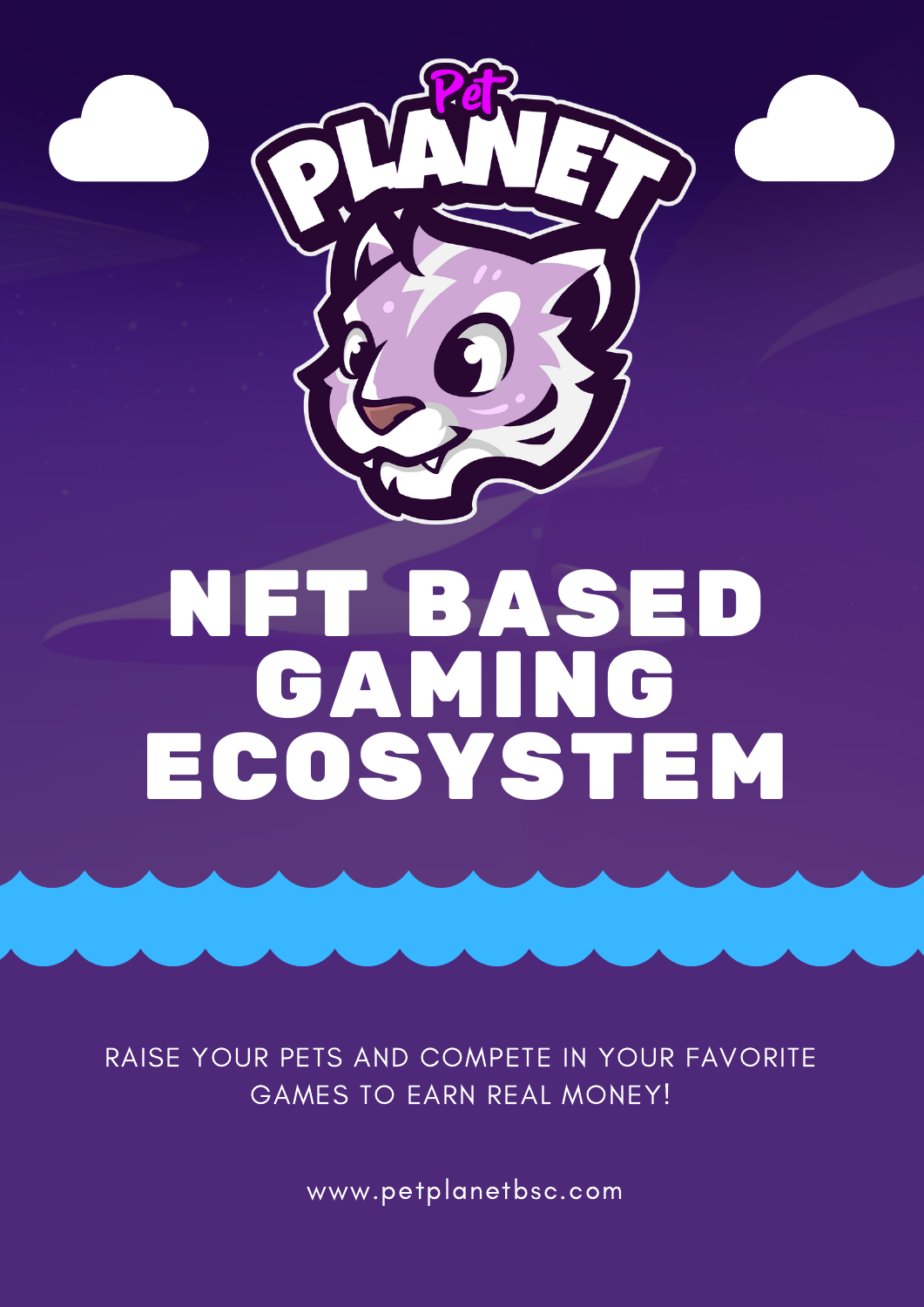### ABOUT PET PLANET

Pet Planet is a compendium of P2E NFT games where you can raise and breed your magical pets. In our ecosystem, each player starts with a unique Cat NFT which possesses a unique stored-on-blockchain trait; Endurance. That's correct, your pet can die if you don't take good care of it!

Approximately every 24 hours, 10% of the prize pool will be paid out to all the pets that are alive. That means the more pets you have, the more you will earn! These NFTs will be used in-game in a later stage, along with different magical NFT Pets as more games and skills become available. You will have your hands full raising different species with unique behaviors and traits.

#### NFT CONTRACT INTERACTIONS

Feeding your pet will always be free. However, owning Pet Planet Tokens will be necessary in order to interact with the smart contract.

#### PET CHARACTERISTICS AND FEATURES WITHIN THE PETPLANET ECOSYSTEM

All Pet Planet NFT pets are unique. They are minted with a unique ID and an immutable, set-on-blockchain Endurance value that is used to determine their lifespan. All pets are born with an initial Endurance ranging from 40,000 to 100,000. This means they can live from anywhere between a few hours to a couple of days without being fed.

Our governance currency are the Pet Planet tokens (\$PP), they will be used to further improve and evolve your pet stills.

Below are some top-notch competitive edges of the Pet Planet project:

- A Tamagotchi-like NFT ecosystem that is so addictive to play, it will organically gain global traction organically very quickly.
- Multiple revenue-generating sources for players and investors: Pet NFTs trading, market capital growth of the Pet Planet tokens, auto reflection rewards, and prize pool dividends for the NFT holders.
- Passionate developer and team to grow this project as the top P2E gaming ecosystem on the Binance Smart Chain.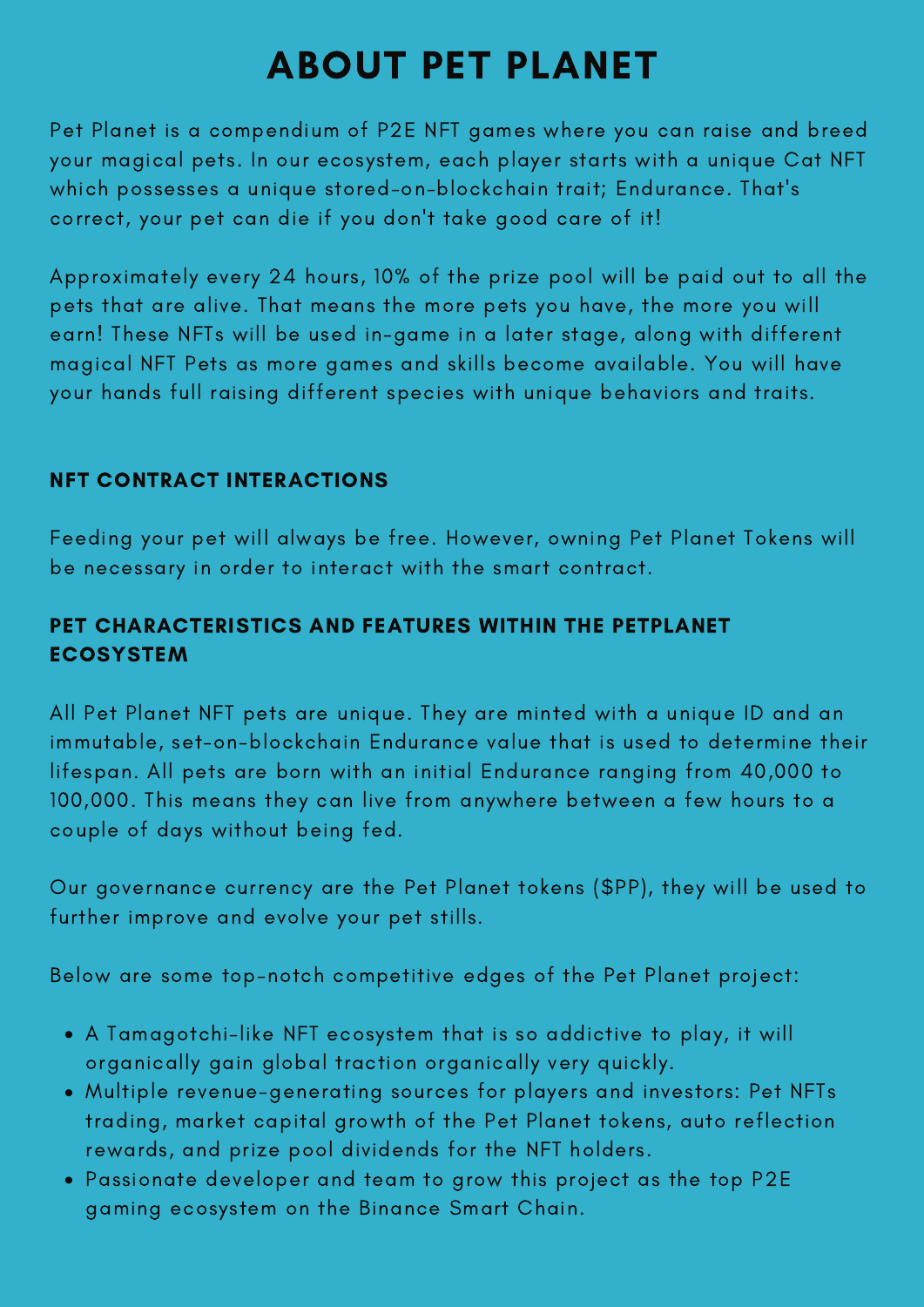### TOKENOMICS

### 9% BUY / SELL TAX

- 4% Will go to the Prize Pool to be distributed among the owners of living pets.
- 3% Game Development and Marketing
- 1% Liquidity Pool
- 1% Pet Planet auto-reflections

### PET PLANET COMMUNITY

We aim to attract the following type of members into our amazing Pet Planet community:

- Players who would like to enjoy a really fun P2E game.
- NFT collectors who appreciate our Pet NFTs.
- Investors who are seeking to invest in a long-term real use case project with high growth potential since the early stage.

There are a few key elements we wish to form as the culture of our community but first and foremost, FUN is the top priority.

Secondly, positivity is another element we strive to inculcate into our community. Several BSC project communities lack positivity in everyday communication. In contrast, we want to encourage each and every member in our community to be supportive to each other. Show some love and care to other community members.

With these 2 key principles as our community core culture, we wish you enjoy the journey by being part of us.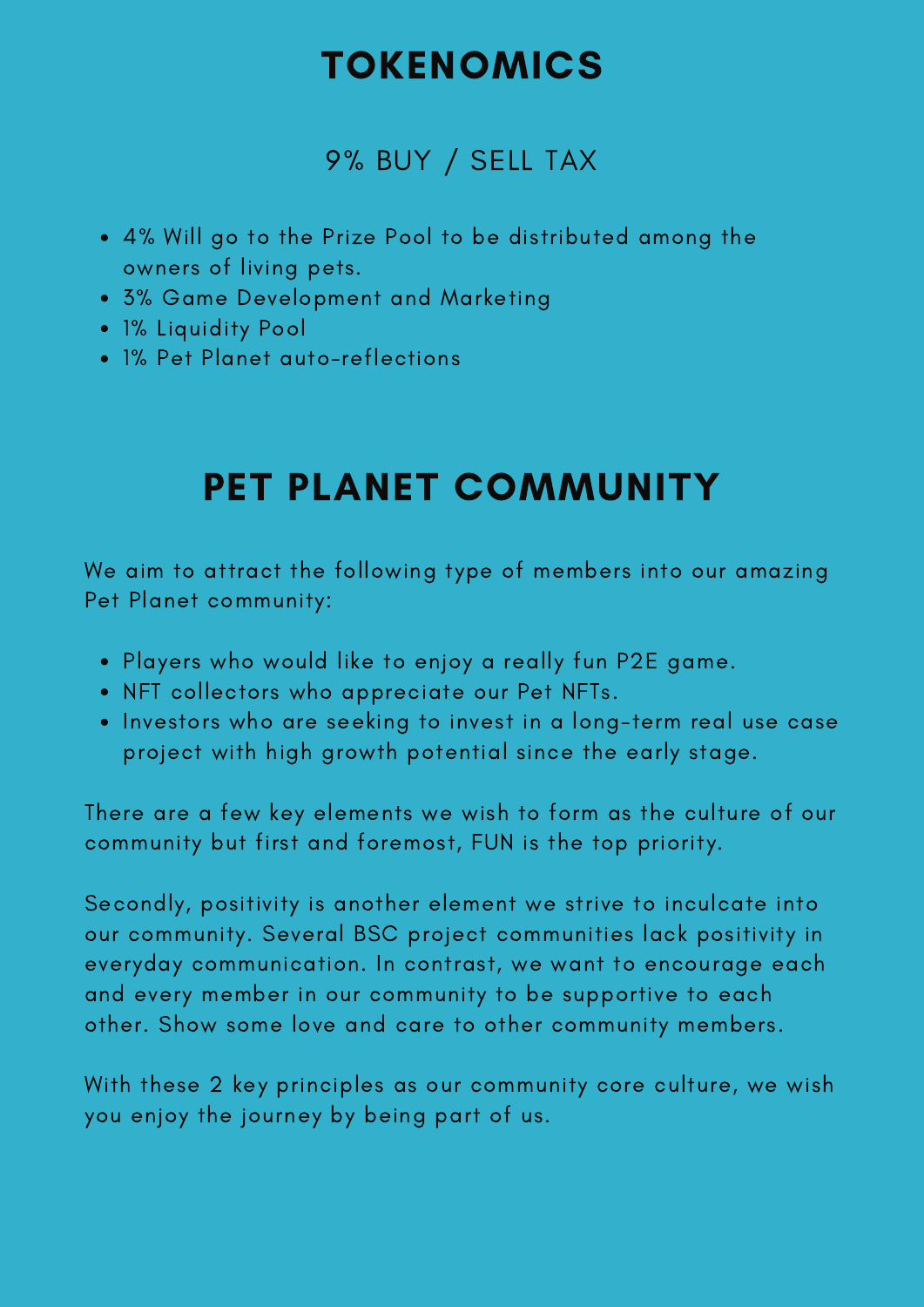## ROADMAP

#### Phase 1:

- Post-launch marketing
- Marketing collaboration with Youtubers and Twitter influencers to grow global exposure and market capitalization of the Pet Planet token
- Crypto-niche Telegram group calls
- Reach 1,000 holders
- Reach \$1 million market capitalization
- Release the Cat Pets NFT Collection
- The official launch of our Tamagotchi-like P2E Ecosystem
- The official launch of the Pet Planet DAPP dashboard consisting of multiple features

#### Phase 2:

- Continuous marketing with renowned influencers and marketing companies
- Partnering collaborations to gain global exposure
- First distribution from the prize pool for the Pet NFTs holders
- Reach 5,000 holders
- Reach \$5 million market capitalization
- Preview of our first NFT enabled full game
- Preview of second era Pet NFTs (another type of pet)
- Official minting of second era pet NFTs
- Second era NFT Pets will join the Tamagotchi-like P2E Game Ecosystem
- CoinGecko listing
- CoinMarketCap listing
- Developing multiple games in parallel